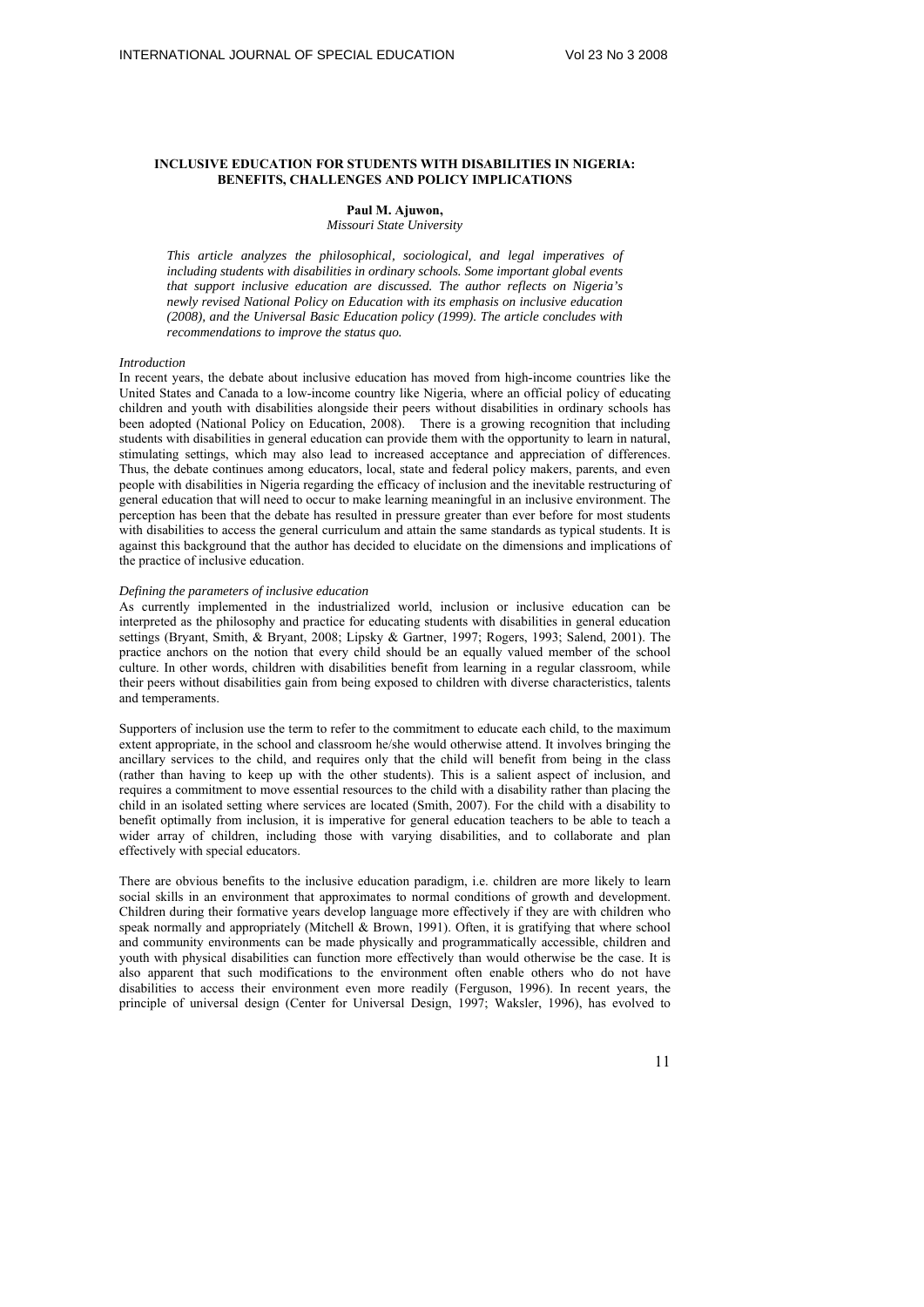describe physical, curricular and pedagogical changes that must be put in place to benefit people of all learning styles without adaptation or retrofitting. Failing to accommodate the environmental and accessibility needs of persons with disabilities in the society will inevitably inhibit their participation in educational, social, recreational and economic activities (Harkness & Groom, Jr., 1976; Steinfeld, Duncan, & Cardell, 1977). Therefore, architects, product designers, engineers and environmental design researchers should use their best judgment in early programming and design decisions.

However, for inclusion to achieve its objectives, education practices must be child-centered (UNESCO, 1994). This means that teachers must find out where each of their students are academically, socially, and culturally to determine how best to facilitate learning (Gildner, 2001). A logical consequence of this realization is that these teachers will need to acquire skills in curriculum-based assessment, team teaching, mastery learning, assessing learning styles, cooperative learning strategies, facilitating peer tutoring, or social skills training. Given that children have varied learning styles or *multiple intelligences* (Gardner, 1991), both general and special education teachers must plan and coordinate classroom instruction to capitalize on each child's needs, interests and aptitudes.

### *International scope of the debate*

Ideas and strategies about the best way to educate children, especially those with disabilities in developing countries, are generally influenced by external rather than internal circumstances. This is largely due to the historical ties between the developed and developing countries, the open door policy that characterizes the educational system of developing countries, and the impact international development agencies continue to exert on recipients of funds and services. It is this type of relationship that has shaped Nigeria's policy on education over the years, and is clearly reflected in the newly-revised National Policy on Education with its focus on inclusive education of children and youth with special needs in ordinary schools (National Policy on Education, 2008). The National Education Policy document, among other things, calls for access of special needs children, with their varying abilities to education in conducive and less restrictive environments, as well as the education of such children to enable them to achieve self-fulfillment. Thus, the inclusive education paradigm in Nigeria (like that of other countries) has evolved out of the realization that all children have the right to receive the kind of education that does not discriminate on the grounds of disability, ethnicity, religion, language, gender, or capabilities.

Low-income countries like Nigeria are now becoming cognizant of the gross inequalities in educational opportunities for their special needs populations. This is understandable given that less than 10% of these children currently have access to any type of formal or non-formal education. Yet, Nigeria as well as other countries of Africa, Latin America and Asia have, in principle, adopted several international protocols that seek to promote equal access to appropriate quality education as enunciated in the Convention on the Rights of the Child (1989), the World Declaration on Education for All (1990), the Standard Rules on the Equalization of Opportunities for Persons with Disability (1993), the UNESCO Salamanca Statement for Framework for Action (1994), and the World Education Forum in Dakar (2000)

Of particular importance is the Salamanca Statement and Framework for Action (1994) which, *inter alia,* asserts that:

 *Regular schools with inclusive orientation are the most effective means of combating discrimination, creating welcoming communities, building an inclusive society and achieving education for all* (Salamanca Statement, Art. 2).

A closer examination of the above statement reveals the urgency for a fundamental policy shift to facilitate successful implementation of an inclusive education program that will adequately meet the learning needs of all children, youth and adults, especially those who are vulnerable to marginalization and exclusion. According to this framework, schools should accommodate all children regardless of their physical, intellectual, social, emotional, linguistic or other circumstances. Indeed, the policy is a clear recognition of the need to work towards *schools for all*. In a sense then, the ideals enunciated in the Salamanca Agreement can be seen as being in consonance with the goals of Nigeria's Universal Primary Education (UPE) scheme of 1976, and the Universal Basic Education (UBE) scheme of 1999.

## *Nigeria's National Policy on Education*

Since the launching of the first National Policy on Education (1977), there has been a plethora of activities aimed at improving special education services for children, including: the establishment of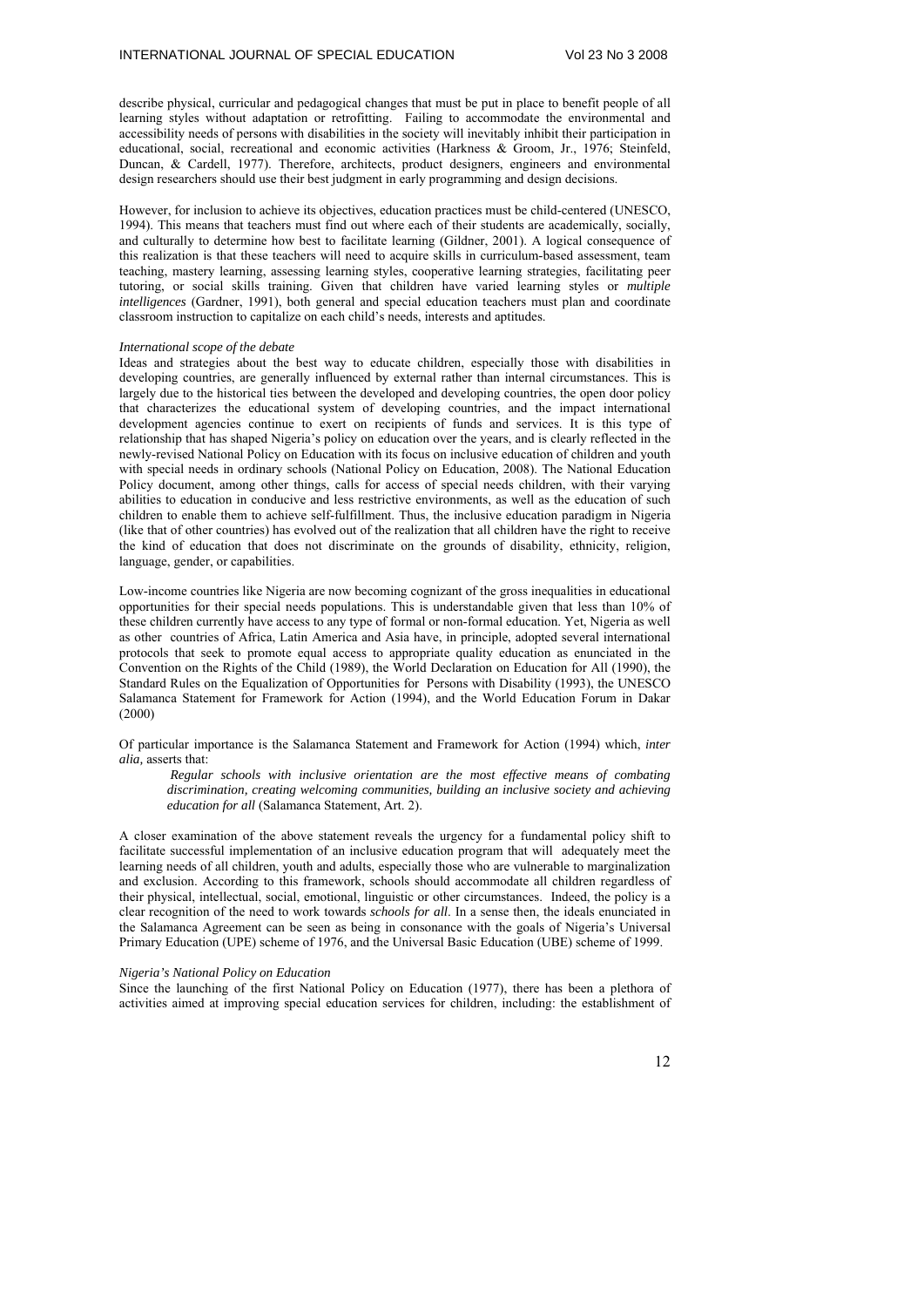additional residential primary schools for children with disabilities in most states of the federation, the increased attendance of students with disabilities in secondary and higher institutions, and the preparation of special education teachers in select tertiary institutions in the country. There has also been a rise in the number of advocacy organizations of and for people with disabilities. These initiatives have however been met with mixed outcomes, with dually-trained special educators (i.e. those holding certification in an area of special education and a subject-matter discipline) not properly deployed to work with students with disabilities. Other persistent problems over the years include: lack of up-to-date teaching devices, and organizational and leadership crises that have militated against reform of the special education sector.

Interestingly enough, Section 7 of the revised National Policy on Education (2008) explicitly recognizes that children and youth with special needs shall be provided with inclusive education services. The commitment is made to equalize educational opportunities for all children, irrespective of their physical, sensory, mental, psychological or emotional disabilities. Undoubtedly, these are lofty goals intended to improve the quality of special education services, but much more is needed to translate the goals into concrete action.

#### *Universal Basic Education Scheme*

In response to the needed reform in the education sector, Nigeria launched the Universal Basic Education (UBE) scheme in 1999. In 2004, the Federal Government enacted the Universal Basic Education Law in which it makes a provision of 2% of its Consolidated Revenue Fund (CRF) to finance the UBE program. Thus, the compulsory free Universal Basic Education Act, 2004, provides a legal framework within which the Federal Government supports states towards achieving uninterrupted nine-year compulsory Universal Basic Education for all children in primary and junior secondary school levels throughout the country (http://www.fme.gov.ng/pages/cati.asp).

Some observers see the UBE scheme as a mechanism to revitalize the failed Universal Primary Education project of 1976, and to bring Nigeria into conformity with a number of international protocols that seek to enhance quality educational and social services for its citizens. In the views of Adepoju and Fabiyi (2007), there have been many attempts to revamp the education sector in the past four decades with no appreciable results.

(http://uaps2007.princeton.edu/download.aspx?submissionId=70830).

Adepoju and Fabiyi alluded to the goals of the UBE program as specified in the implementation guideline by government in 1999 thus:

*-Developing in the entire citizenry, a strong conscientiousness for education and a strong commitment to its vigorous promotion* 

*-Provision of free Universal Basic Education for every Nigerian child of school-going age* 

*-Reducing drastically the incidence of dropout from the formal school system* 

*-Catering for young persons, their schooling as well as other out-of-school children or adolescents through appropriate form of complementary approaches to the provision of UBE*  -Ensuring the acquisition of appropriate levels of literacy, numeracy, manipulative,

communicative and life skills as well as the ethical, moral and civic values needed for laying a solid foundation for lifelong living

(http://uaps2007.princeton.edu/download.aspx?submissionId=70830).

The goals just outlined indicate that children and youth in general have every right to an education that will inculcate in them the requisite knowledge and survival skills in society. Some will argue that although the UBE scheme does not specifically reference children and youth with disabilities, such youngsters are invariably subsumed under the law, since they constitute part and parcel of society and have every right to basic education and other essentials of life. If we accept this premise, then, the various stakeholders must begin to provide adequate financial and human resources to actualize what it truly means to bring children and youth with special needs within the education fold. As a starting point, teacher and administrator understanding and commitment must be fostered, followed by parent and community involvement and support. More fundamentally, it must be recognized that the task of including the needs of students with disabilities, and those of their families, in any national policy on education is important and carries life-long implications.

However, we might want to pause for a moment to consider a basic question, i.e. What direction should a low-income country like Nigeria follow in its quest to provide quality inclusive education for special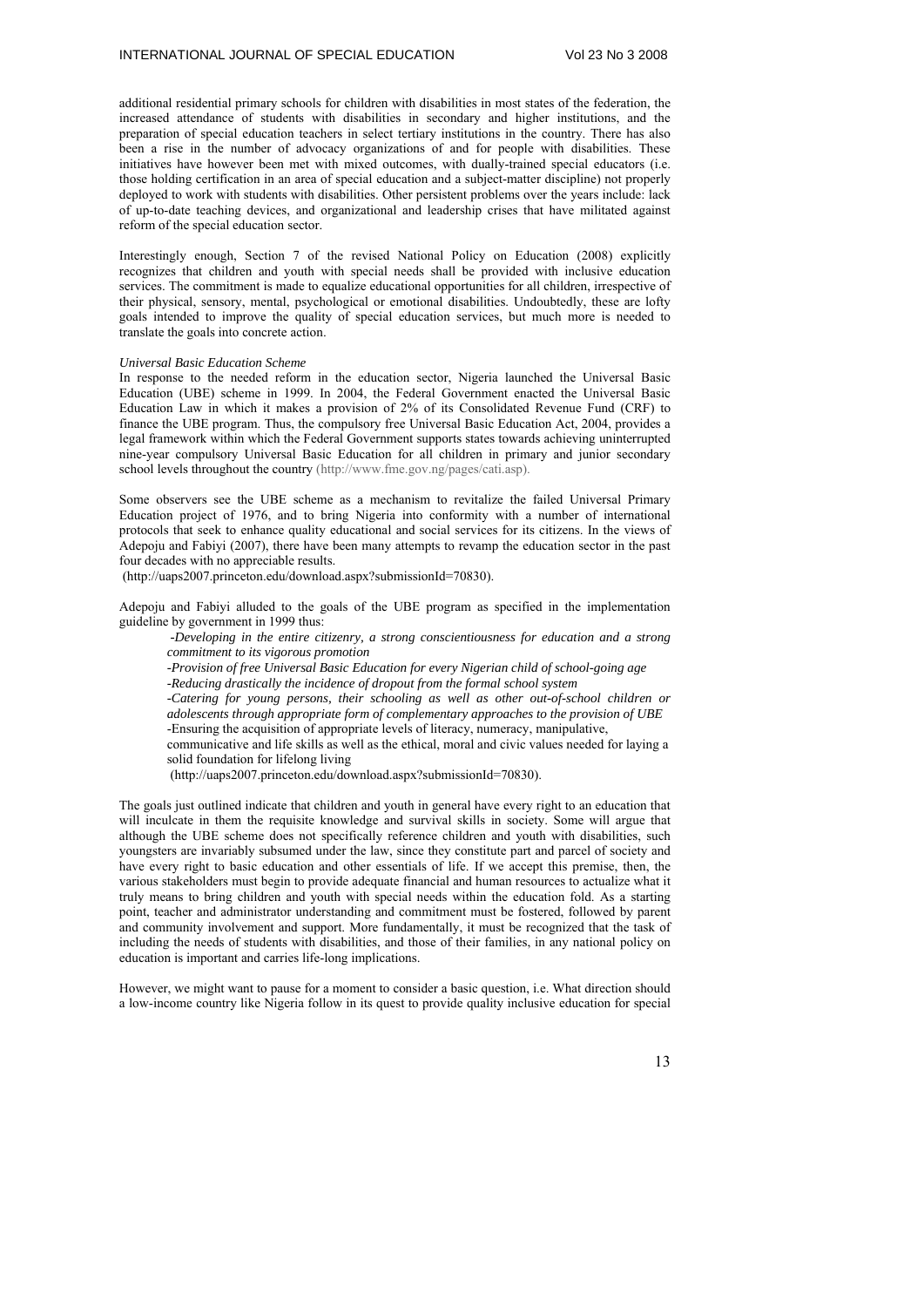needs learners? This is no doubt a complex question to answer, given past initiatives that have been plagued with multiple problems including, but not limited to: extreme politicization of education, disagreement over the role of religion in public education, inadequate funding, low and irregular teacher salaries, and limited involvement of the private sector and philanthropic citizens. It is crucial that all stakeholders understand that education is a social process that is concerned with more than the traditional academic domains, and everyone should recognize that education deals with developing in children an increasing sense of independence, personal responsibility and belonging to their diverse community.

# *Recommendations for future action and research*

With the current focus to include children and youth with special needs in ordinary schools in Nigeria, there are key lessons to be learned from the experiences of industrialized countries, and from the administrative and programmatic pitfalls that have worked against the successful implementation of past educational policies.

- 1. *Develop positive attitudes toward disability:* As a first important step, there is need to change the attitudes that prevent any sort of interaction with children, youth and adults who have disabilities (Ajuwon & Sykes, 1988). Public enlightenment work in schools must begin the process of educating the school and the general community in order to eradicate superstitions about causation of disabilities, and to modify the fears and myths about children with disabilities that create misunderstanding and inhibit normal interaction. In the process of changing attitudes, it is recommended that successful and well-placed persons with disabilities in the society be used as agents of attitudinal change.
- *2. Identify the scope of children and youth with challenges*: Before inclusion is adopted as a blanket policy, there is need to document the number, characteristics and specific geographic location of students required to be in inclusive programs, the number of specialists who will support their instruction, the necessary amount of in-class and out-of-class collaboration between special and general education teachers, and the optimal type and extent of support from ancillary staff.
- *3. Conduct comprehensive, methodologically-sound research into effects of inclusion*: Researchers must determine empirically the educational and social-emotional impacts of inclusion on students with differing characteristics. The Special Needs Section of the National Policy on Education identifies students with all types of disabilities, and the degree of their disabilities ranges from mild through profound. The exceptional population also includes students in nomadic and other special programs, as well as students identified as gifted. We need to carry out quantitative and qualitative studies on the specific needs and interests of each group.
- *4. Determine the efficacy of inclusion on general education students and their teachers*: There is need to undertake rigorous research into the needs of the large number of general education students, and to assess how inclusionary practices will impact the general classroom atmosphere. Such studies must also investigate the attitudes, knowledge and skills of preservice and in-service teachers, and the required knowledge and skills to make inclusion meaningful.
- *5. Apply the principle of universal design to school building, curriculum and pedagogy:* As new buildings are constructed under the UBE scheme throughout the 774 local government areas, designers should anticipate needs so that changes after construction are unnecessary, thereby creating maximum accessibility for all students, not only those with special needs. It is costeffective when at the initial stage planners are guided by the seven principles that make designs universally usable – equitable use, flexibility in use, simple and intuitive use, perceptible information, tolerance for error, low physical effort, and size and space for approach and use (Center for Universal Design, 1997).
- *6. Creating a culturally-responsive school environment:* As more and more students with differences enroll in ordinary classrooms, the need for pedagogical approaches that are culturally responsive cannot be overemphasized. Teachers must create a classroom culture where all students regardless of their cultural or linguistic background or ability are welcomed and supported, and provided with optimum opportunity to learn.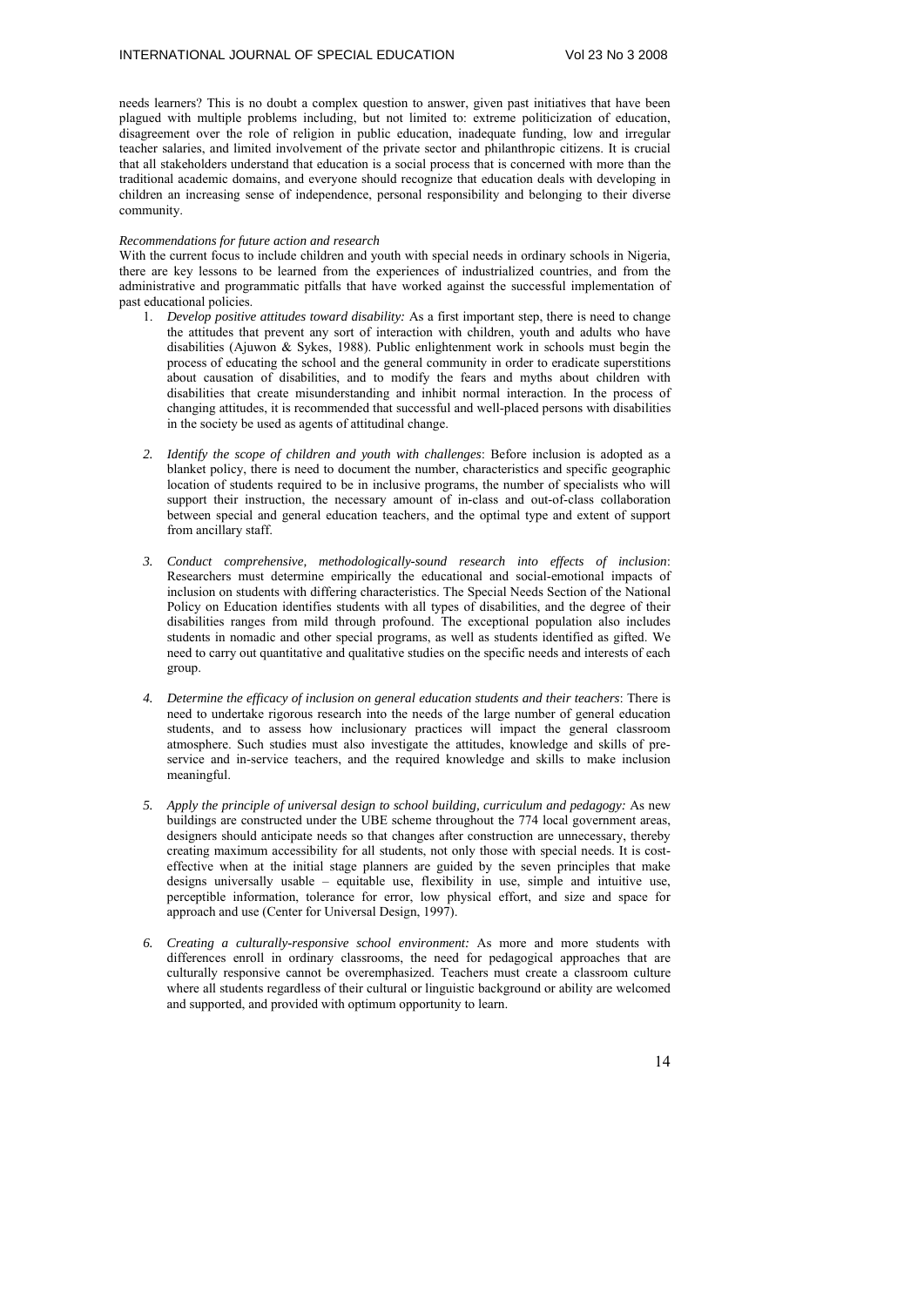*7. Respect dissenting views*: In a pluralistic and democratic society, the views of those individuals who have reservations about inclusive education practices should not be ignored. Even in the United States and other advanced economies, some parents fear that their children will be teased or that they will learn inappropriate behaviors in general education settings. They express the concern that the needs of their children with disabilities cannot be met adequately in a general education classroom. Further, some professionals question whether the general education setting truly can be the least restrictive environment for some pupils, especially when general education teachers also must meet the needs of thirty or even more other students in the class, and the availability of a special educator is limited or nonexistent.

Adepoju and Fabiyi (2007), citing three demographic studies, highlighted serious shortcomings of past educational policies in the primary education sector in Nigeria which revealed, among other things, that 12 percent of primary school pupils sit on the floor, 87 percent of classrooms are overcrowded, while 77 percent of pupils lack textbooks. They also noted problems associated with poorly motivated teachers as well as lack of community interests and participation in management of schools. Similarly, Asagwara (1997), observed that those who planned the UPE scheme in 1976 apparently forgot to consider the importance of the availability of qualified teachers, adequate learning environments, equipment and textbooks, classroom management and supervision, and the content of the curriculum. Even with increased budgetary allocations to the Universal Basic Education scheme, it is doubtful that the quality of education will substantially improve to a meaningful level needed to achieve the goals enunciated in the UBE plan.

*8. Extend inclusion to the community*: There are compelling reasons to embark on such a measure. Children with disabilities may be *isolated* within the milieu of general education, given that the very structure of the classroom may not lend itself to interaction. The most common method of instruction in Nigeria is the teacher-directed, whole-class arrangement, which usually restricts the amount of interactions among children. We often hear teachers cautioning children not to talk with each other and to respond directly to the teacher instead. Therefore, after-school programs and community-based activities may permit typically developing children opportunities to interact with those with disabilities in ways that often do not occur during the school day.

#### **Summary**

It is clear that the Nigerian education system is in the midst of a major reform, with the policy to include students with special needs in regular classrooms. As an important first step toward ensuring long-lasting success, there is need to eradicate all forms of superstitious beliefs about disabilities that have for so long inhibited involvement with people with disabilities in education and the community. In this regard, the need for proper documentation of children and youth with disabilities for effective programming cannot be overemphasized. Also, the proper deployment of available trained special educators at primary and secondary school levels must be a priority for all school management officials. For ethical reasons, these school officials and law-makers must resist political pressures to make insufficiently informed decisions about special education or even general education services. It is not sufficient for government officials to merely endorse international protocols of special needs education that have not been adequately researched or tested in developing countries. In the debates and discussions that will occur, teachers, administrators, other school personnel, law-makers, students with and without disabilities, and their parents must be cognizant of the responsibility of educating all students so they can reach their full potential. The bottom line for students with disabilities should be equitable access to opportunities that will guarantee successful outcomes in education, employment and community integration.

#### **References**

Adepoiu, A. & Fabivi A. (2007). Universal Basic Education in Nigeria: Challenges and Prospects. Retrieved March 4, 2008 from: http://uaps2007.princeton.edu/download.aspx?submissionId=70830. Ajuwon, P. M. & Sykes K. C. (1988). Community involvement with the disabled: Some theoretical and practical considerations. *Ife Journal of Theory and Research in Education.* Vol. 1, No. 1. 5-11. Asagwara, K. C. P. (1997). Quality of Learning in Nigeria's Universal Primary Education Scheme - 1976-1986. *Urban Review Journal.* Vol. 29, No. 3. 189-203.